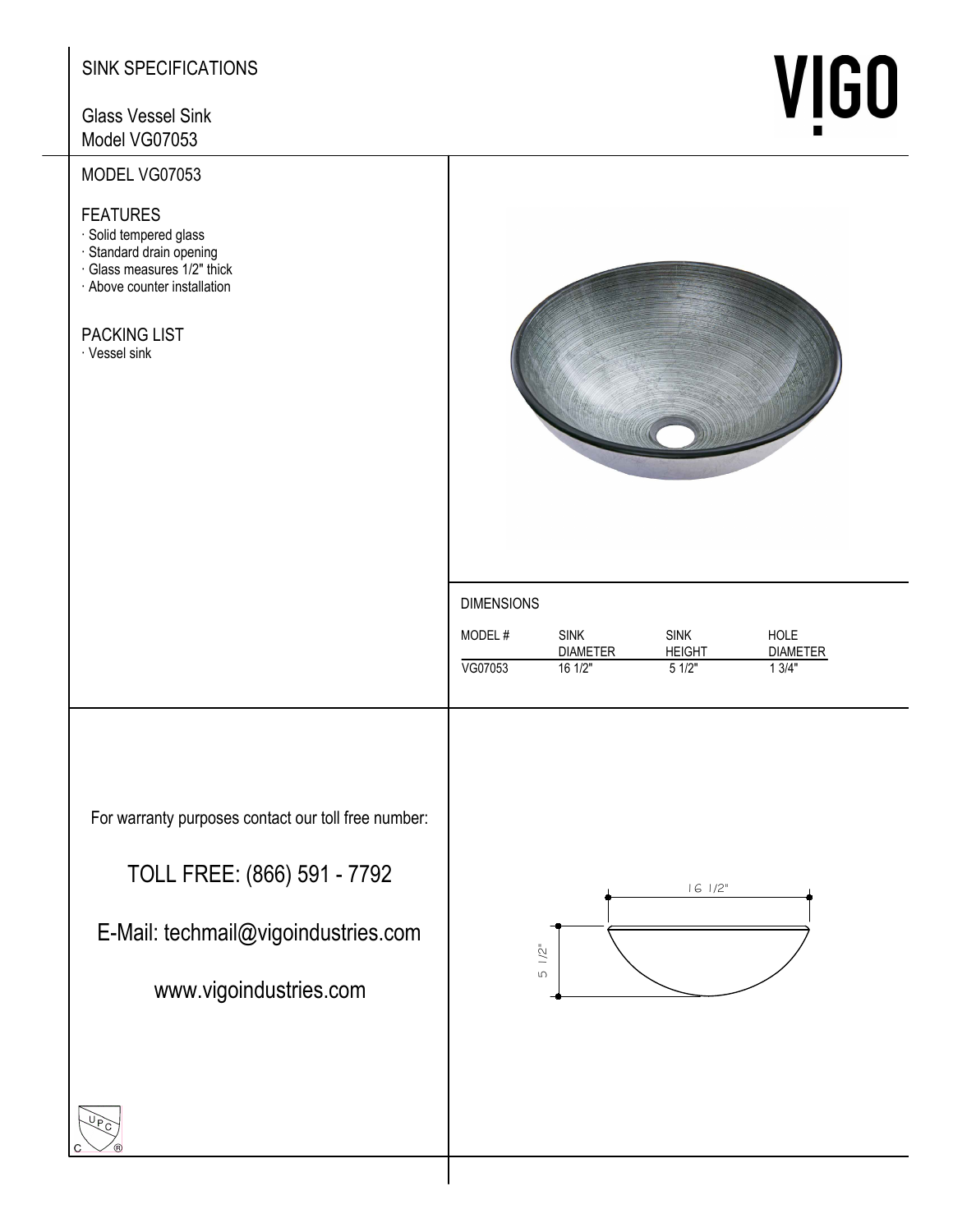

# **MODEL VG07053**

THE MEASUREMENTS IN INCHES ARE ROUNDED TO THE NEAREST 1/8"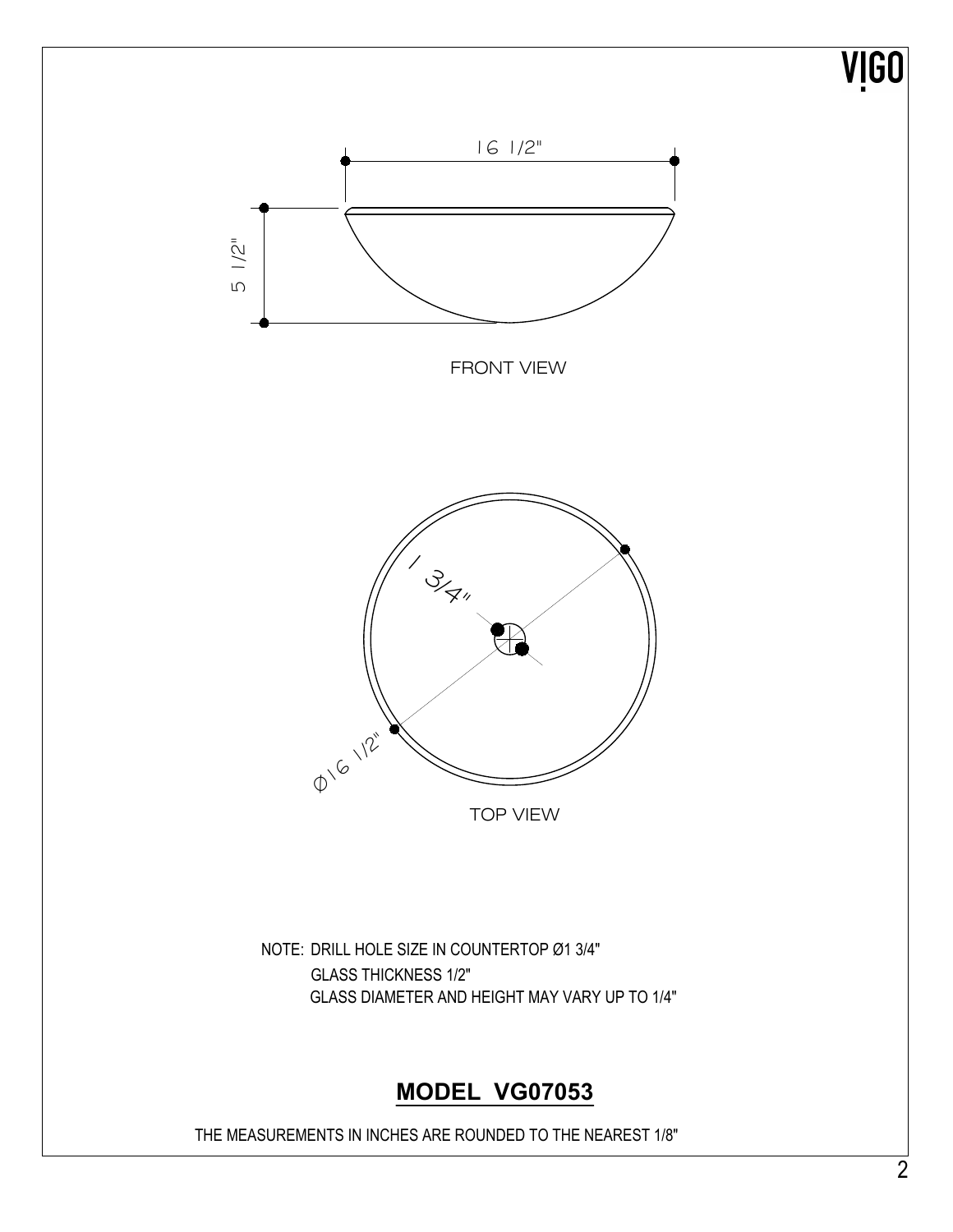# PACKAGE CONTENTS



### LAVATORY

### REQUIRED TOOLS

Plumber's putty or Caulk Caulking Gun Tape Measure

### SAFETY TIPS

Observe all local plumbing and building codes.

Risk of personal injury or product damage. Handle with care. Glass can break or chip if the product is handled carelessly.

Prior to installation, unpack the new lavatory and inspect it for damage. Return the lavatory to its protective carton until you are ready to install it.

### IMPORTANT POINTS

1. Installation must be done by a qualified, licensed plumber . The contractor must

- perform a dry fit prior to drilling holes in the counter top for the sink.
- 2. Drill hole size in countertop for the lavatory is  $Ø13/4"$ .

3. All Vigo vessel bowls are hand made. You may expect variations in color, texture and bowl symmetry. If you notice any obvious variation or defects you should contact your retailer immediately.

4. Vessel sinks are extremely durable and can withstand a temperature change of 68° F / 20° C without breaking. CAUTION: do not use water that exceeds a temperature of  $140^\circ$  F /  $46^\circ$  C.

5. Though resistant to breakage, vessel sinks can break or chip when a heavy object falls in or on them.

### MAINTENANCE

To ensure that your installation project goes smoothly, please review these instructions before proceeding.

Your new lavatory is designed for years of trouble-free performance. Keep it looking new by cleaning it periodically with a soft cloth. Avoid abrasive cleaners, steel wool and harsh chemicals.

### REMOVING YOUR OLD LAVATORY

Turn off the water supply. This is done by closing the two shut-off valves located under the lavatory. If there are no shut-off valves leading to the lavatory, you must turn off the water at the main valve. This is usually located in the basement, garage or near the foundation on the outside of the house. It may also be near the water meter. Check to be sure the water is off by turning on the faucet where you are working until the water stops flowing. If you have shut off the main valve in a two-story house or greater, you should open the kitchen faucet and another faucet on the same level. Water will then drain from the entire line. This will help avoid spills. Be sure and close the faucets before you turn on the main valve again. Disconnect the drain pipes. Take off as many sections as possible between the lavatory and the wall or floor to facilitate removal. Place a basin under the work area to catch any water that may still be in the drain.

### INSTALLATION

### **Installation must be done by a qualified licensed plumber.**

Prior to installation please read the instructions thoroughly, confirm that all parts are included and visually inspect the unit for any defects. If you have any questions please contact the Vigo Technical Support

Department before proceeding with installation.

### ASSEMBLY

1. Please inspect your working surface, making sure it is level and clean.

2. Determine the layout for the sink you desire. It is important to fully "dry" position the sink with your faucet purchase on the countertop. Things to include, but are not limited to;

° Leaving enough clearance behind the faucet for operation of the handle.

° Positioning the faucet so it does not interfere with the sink.

 $\degree$  Checking that the water flow from the faucet makes contact with the sink in the desired position.

3. Mark and drill  $Ø$  1 3/4" hole on countertop for drain placement.

4. The sink can be mounted to the countertop with or without a stand. It is highly recommended that the customer utilize the stand. This will allow for proper cleaning around the exterior of the bowl and will make sure that there is no direct contact between your bowl and desired countertop. The stand is an optional purchase and is not included in with the purchase of the vessel bowl. Note: The stand comes as a free accessory with a Vigo style pop up. If you decide not to purchase the Vigo style pop up, the stand can be purchased through the Vigo technical support department.

5. If a stand is not purchased it is advised to apply a bead of caulk between the bottom of the sink and the countertop. This will prevent movement and ease the leveling process.

### ONLY THE SINK IS PROVIDED

Make sure to use the intended style drain / pop-up. The Vigo style vessel bowl does not have an overflow. Therefore the drain / pop-up needs to correspond appropriately.

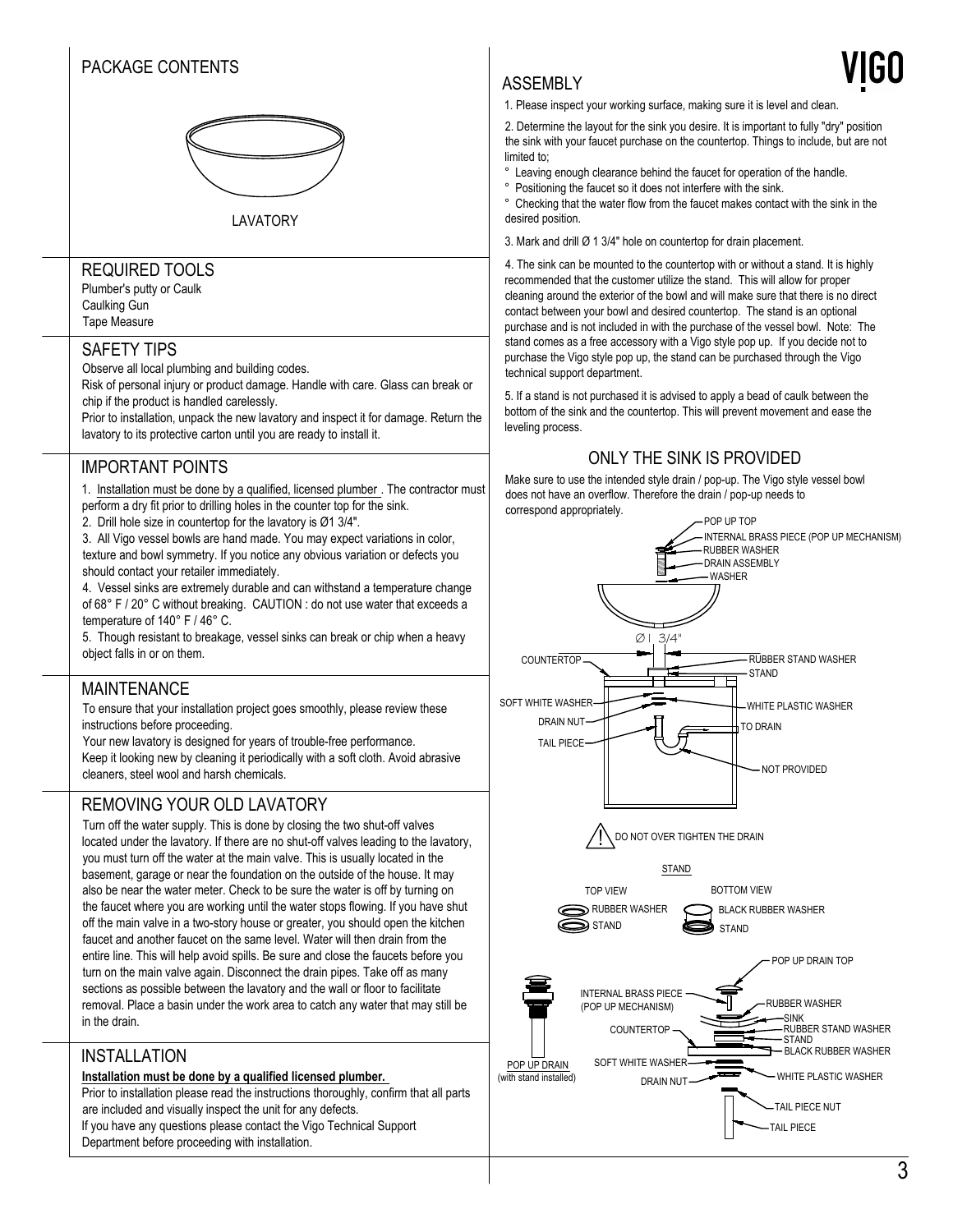# **VIGO INDUSTRIES, LLC ("VIGO") GLASS SINK LIMITED LIFETIME WARRANTY**

# EFFECTIVE JANUARY 1, 2010

VIGO offers the following limited warranty on each of its Glass Sink products\* (the "Product"). This warranty extends only to the original owner or end-user for personal household use. For commercial uses, additional limitations apply.

VIGO warrants the Product to be free from defects in workmanship and materials under normal use and service for the period commencing from the initial date of purchase by the owner or end-user, contractor, or builder, from VIGO or an authorized VIGO dealer, through the lifetime of the original owner or end-user.

Subject to the Warranty Service provision below, any product reported to the authorized dealer or to VIGO as being defective within the warranty period will be repaired or replaced (with a product of equal value) at the option of VIGO. This warranty extends to the original owner or end-user and is not transferable to a subsequent owner.

Neither the distributor, authorized VIGO dealer, nor any other person has been authorized to make any affirmation, representation, or warranty other than those contained in this warranty. Any affirmation, representation, or warranty other than those contained in this warranty shall not be enforceable against VIGO or any other person.

VIGO reserves the right to modify this warranty at any time, it being understood that such modifications will not alter the warranty conditions applicable at the time of sale of the products in question.

# Limitations

This warranty shall not apply to instances of incorrect operating procedures, breakages, or damages caused by fault through improper installation, carelessness, abuse, misuse, misapplication, improper maintenance, or alteration of the Product, as well as chemical or natural corrosion, accident, fire, flood, an act of God, or any other casualty. Avoid abrasive cleaners, steel wools, and harsh chemicals as these will scratch, damage, and / or dull the product and / or finish and void this warranty. The owner/end-user of the Product covered by the present warranty is entirely responsible for its proper installation and any applicable plumbing or electrical wiring. VIGO neither installs nor supervises the installation nor hires a contractor for this purpose; consequently, VIGO cannot be held responsible for any default, breakage, or damages caused thereby or resulting thereof, either directly or indirectly.

The owner/end-user must provide access to the components of the Product as described in the installation guide so that VIGO can execute the warranty specified herein. If such access is not available, all expenses to provide said access will be the responsibility of the owner/end-user.

This warranty does not apply to Products that have not been installed or operated in accordance with instructions supplied by VIGO and all applicable rules, regulations, and legislation pertaining to such installations.

This warranty does not apply unless the VIGO Product is installed by fully insured licensed professionals. Vigo strongly recommends that such licensed professionals have experience in the installation of bathroom and kitchen products. Installation of certain products, including, without limitation, glass products (i.e., shower doors and glass sinks) by an inexperienced person may result in glass breakage and, consequently, cause personal injury or death.

VIGO is not liable for personal injuries or deaths to any persons or for any direct, special, incidental, or consequential damage, loss of time, loss of profits, inconvenience, incidental expenses, labor or material charges, or any other costs resulting from the use of the product or equipment or pertaining to the application of the present warranty, or resulting from the removal or replacement of any product or element or part covered by this warranty.

EXCEPT AS OTHERWISE PROVIDED ABOVE, VIGO MAKES NO WARRANTIES, EXPRESSED OR IMPLIED, INCLUDING WARRANTIES OF MERCHANTABILITY AND FITNESS FOR A PARTICULAR PURPOSE OR COMPLIANCE WITH ANY CODE.

In any case, VIGO cannot be held liable for any amount over and above the purchase price paid for the Product by the owner/end-user, contractor, or builder.

### Commercial Limitations

In addition to the above conditions and limitations, the warranty period for products installed for commercial applications or used in commercial ventures is one (1) year from the initial date of purchase by the owner/end-user, contractor, or builder from an authorized dealer. VIGO is not responsible for loss of use or profit under any circumstances. If the product is used as a display, the warranty period begins when the product is placed on display. This warranty gives the owner/end-user specific legal rights. The owner/end-user may also have other rights which can vary from one state or province to another.

# Warranty Service

In order to obtain service provided under this warranty during regular business hours, contact the dealer or distributor who sold the unit, or contact VIGO directly. VIGO will provide the warranty service described above when the following conditions have been met: the failure is of the nature or type covered by the warranty; the user has informed an authorized VIGO Agent or VIGO's warranty service department representative of the nature of the problem during the warranty period; conclusive evidence (e.g., proof of purchase or installation) is provided to the foregoing by the user proving that the failure occurred or was discovered within the warranty period; an authorized independent service person or company representative has been permitted to inspect the product during regular business hours within a reasonable time after the problem was reported by the user. VIGOs warranty obligation shall be discharged upon tender of replacement or repair. The customer's refusal to accept the tender terminates VIGO's warranty obligations.

\*Certain models are pending approval. Certification may be ended by VIGO or certification agencies without notice.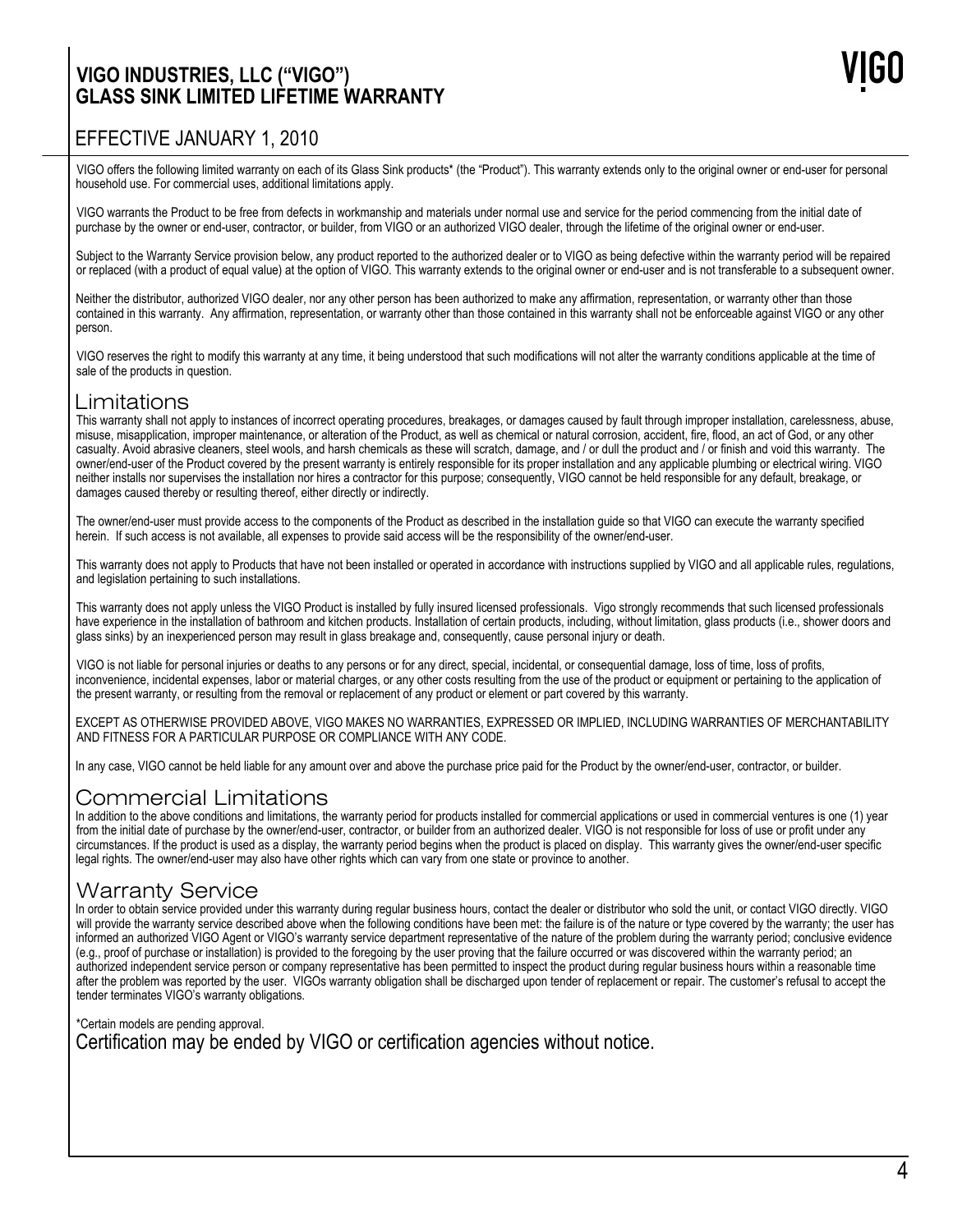# SPÉCIFICATIONS DU LAVABO

# Lavabo en verre

MODÈLE VG07053

# Modèle VG07053

### **CARACTÉRISTIQUES**

- · Verre trempé résistant
- · Ouverture du drain standard
- · Le verre a une épaisseur de 1/2"
- · Installation sur un comptoir

# **LISTE DES ARTICLES**

· Vasque



**VIGO** 

### **DIMENSIONS**

| N° DE MODÈI E DIAMÈTRE |           | <b>HAUTEUR</b> | <b>DIAMÈTRE</b> |
|------------------------|-----------|----------------|-----------------|
|                        | DU LAVABO | DU LAVABO      | DE L'ORIFICE    |
| VG07053                | 161/2"    | 51/2"          | 1.3/4"          |
|                        |           |                |                 |

Pour toute question concernant la garantie, composez notre numéro sans frais :

SANS FRAIS: 866 591 - 7792

Courriel : techmail@vigoindustries.com

www.vigoindustries.com



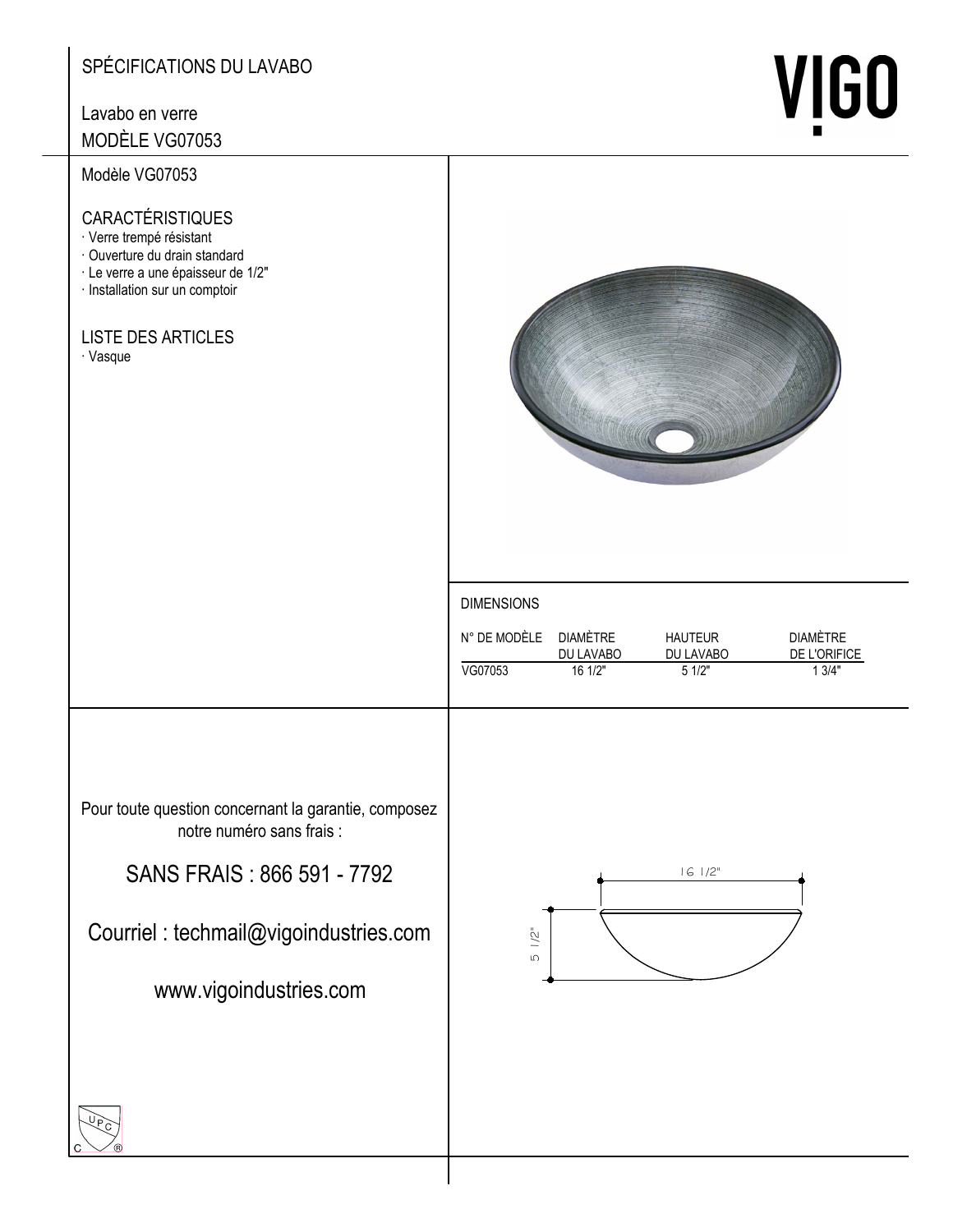

Modèle VG07053

LES MESURES EN POUCES SON ARRONDIES AU 8ÈME DE POUCE LE PLUS PROCHE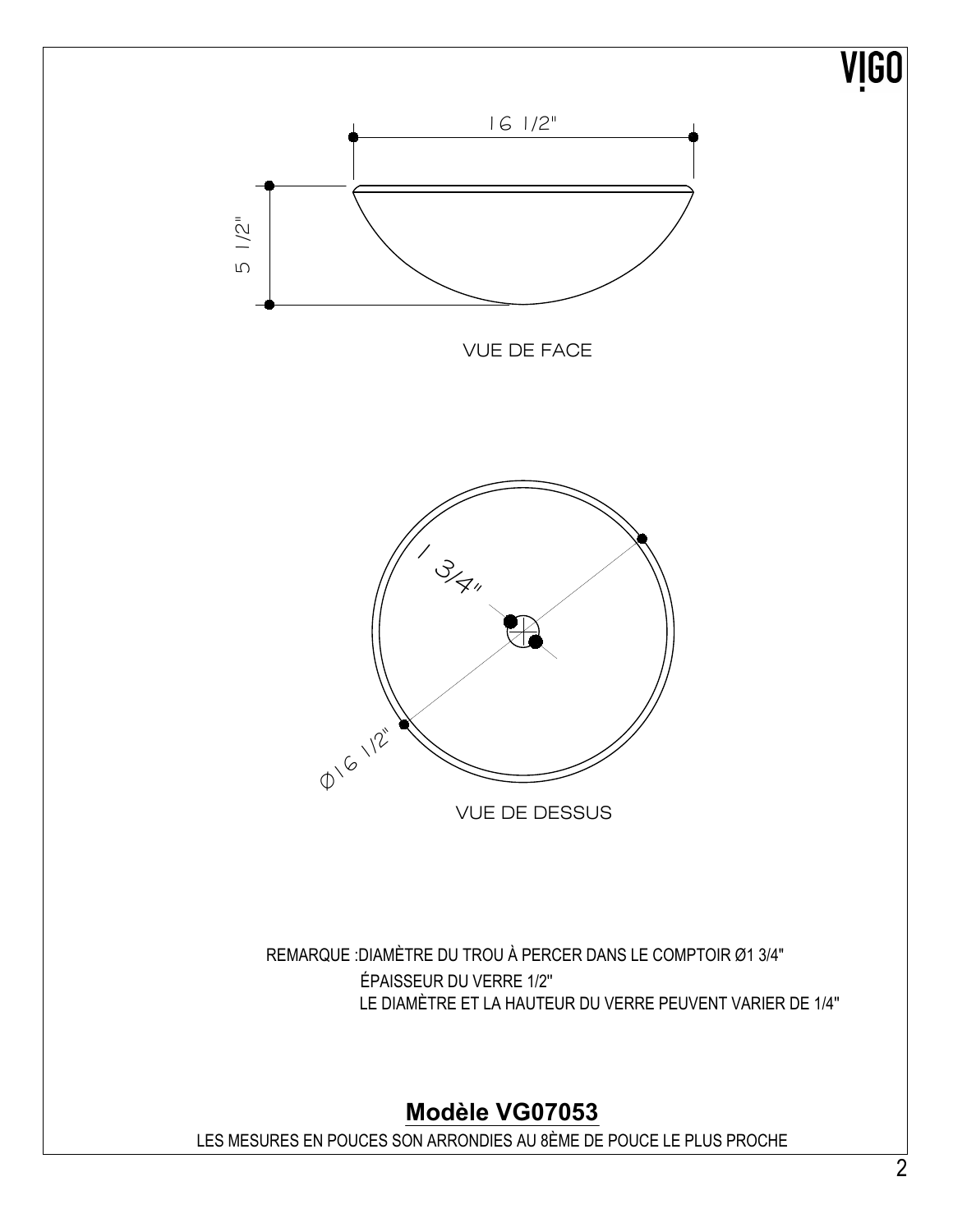# CONTENU DE L'EMBALLAGE



LAVABO

### OUTILS NÉCESSAIRES

Mastic ou calfeutrage de plombier Pistolet à calfeutrer Ruhan à mesurer

### MESURES DE PRÉCAUTION

Respectez tous les codes de plomberie et du bâtiment.

Vous risqueriez de vous blesser ou d'endommager le produit. Manipulez le produit en douceur En cas de manipulation brusque, il peut arriver que le verre se casse ou s'ébrèche.

Avant l'installation, déballez les composants du lavabo et vérifiez leur état. Replacez le lavabo dans son carton de protection jusqu'à l'installation.

### POINTS IMPORTANTS

1. L'installation doit être effectuée par un plombier certifié et compétent. L'entrepreneur doit effectuer un montage « à sec » avant de percer des trous  $\qquad \qquad \mid$ dans le comptoir pour installer le lavabo.

2. Le diamètre du trou à percer dans le comptoir du lavabo est Ø1 3/4".

3. Toutes les vasques Vigo sont fabriquées à la main. Il peut y avoir des variations de couleur, de texture et de symétrie de la vasque. Si vous remarquez une variation ou des défauts évidents, veuillez contacter immédiatement votre détaillant

4. Les vasques sont très résistantes et peuvent supporter des changements de température de 68 °F / 20 °C sans se casser. ATTENTION : n'utilisez pas de  $\qquad$ l'eau dont la température dépasse 140 °F / 46 °C.

5. Bien qu'elles soient très résistantes, les vasques peuvent se casser ou s'ébrécher si des objets lourds tombent dedans.

### ENTRETIEN

Pour garantir la bonne marche des opérations, commencez par lire ces instructions. Votre nouveau meuble-lavabo a été conçu pour durer des années, sans incident. Protégez son éclat en le nettoyant régulièrement à l'aide d'un  $\qquad \qquad \vert$ chiffon doux. Écartez les nettoyants abrasifs, la laine d'acier et les produits chimiques puissants.

### DÉPOSE DE L'ANCIEN LAVABO

Coupez l'arrivée d'eau en fermant les deux robinets d'arrêt situés sous le lavabo. En l'absence de robinets d'arrêt au lavabo, fermez l'arrivée d'eau principale. Vous devriez la trouver dans le sous-sol, dans le garage ou près de la fondation, à l'extérieur du bâtiment. Elle pourrait également se trouver près  $\qquad \qquad \vert$ du compteur d'eau. Vérifiez que l'eau est bien coupée en ouvrant le robinet du lette de lette de le lavabo jusqu'à ce que l'eau arrête de couler. Si vous avez coupé l'arrivée d'eau lette de la fondat principale d'une maison à deux étages ou plus, ouvrez le robinet de la cuisine de la suite de la cuisine ainsi qu'un autre robinet situé au même étage, afin d'évacuer l'eau dans toute de trai la tuyauterie et d'éviter les écoulements. Veillez à refermer les robinets avant de rouvrir l'arrivée d'eau principale. Débranchez les tuyaux du drain. Afin de strait de faciliter les opérations, retirez le plus grand nombre de sections de drain possibles entre le lavabo et le mur ou le sol. Placez une bassine sous la zone de travail pour recueillir l'eau résiduelle.

### INSTALLATION

L'installation doit être effectuée par un plombier certifié et compétent.

Avant l'installation, lisez ces instructions jusqu'au bout, vérifiez que l'emballage la la la consta contient bien toutes les pièces et regardez si le meuble comporte des défauts. Si vous avez des questions, appelez le service de soutien technique de Vigo avant de procéder à l'installation.

### ASSEMBLAGE

1. Veuillez vérifier votre surface de travail et vous assurer qu'elle est plane et propre.

2. Déterminez la disposition du lavabo. Il est important de positionner « à sec »le lavabo et le robinet sur le comptoir. Remarques à prendre en compte : Laissez suffisamment d'espace derrière le robinet pour pouvoir actionner la

poignée. ° Positionnez le robinet de sorte qu'il ne touche pas le lavabo.

° Assurez-vous que le jet d'eau sortant du robinet entre en contact avec le lavabo dans la position voulue.

3. Marquez et percez un trou de  $\varnothing$  1 3/4" sur le comptoir afin de placer le drain.

4. Le lavabo peut être monté sur le comptoir avec ou sans béquille. Il est fortement recommandé d'utiliser la béquille. Cela vous permettra de nettoyer correctement autour de la vasque et d'éviter un contact direct entre votre vasque et le comptoir que vous avez choisi. La béquille de fixation est optionnelle et n'est pas comprise avec la vasque. Remarque : La béquille est fournie gratuitement avec une bonde de style Vigo. Si vous décidez de ne pas acheter une bonde de style Vigo, vous pouvez acheter la béquille via le service d'assistance technique de Vigo.

5. Si vous n'achetez pas une béquille, nous vous conseillons d'appliquer une bande de calfeutrage entre la partie inférieure du lavabo et le comptoir afin d'éviter tout mouvement et de faciliter le processus de mise à niveau.

### SEUL LE LAVABO EST FOURNI

Veillez à utiliser le drain et la bonde adaptés au modèle. La vasque de Vigo est équipée d'un trop-plein. Il faut donc une bonde et un drain correspondants.

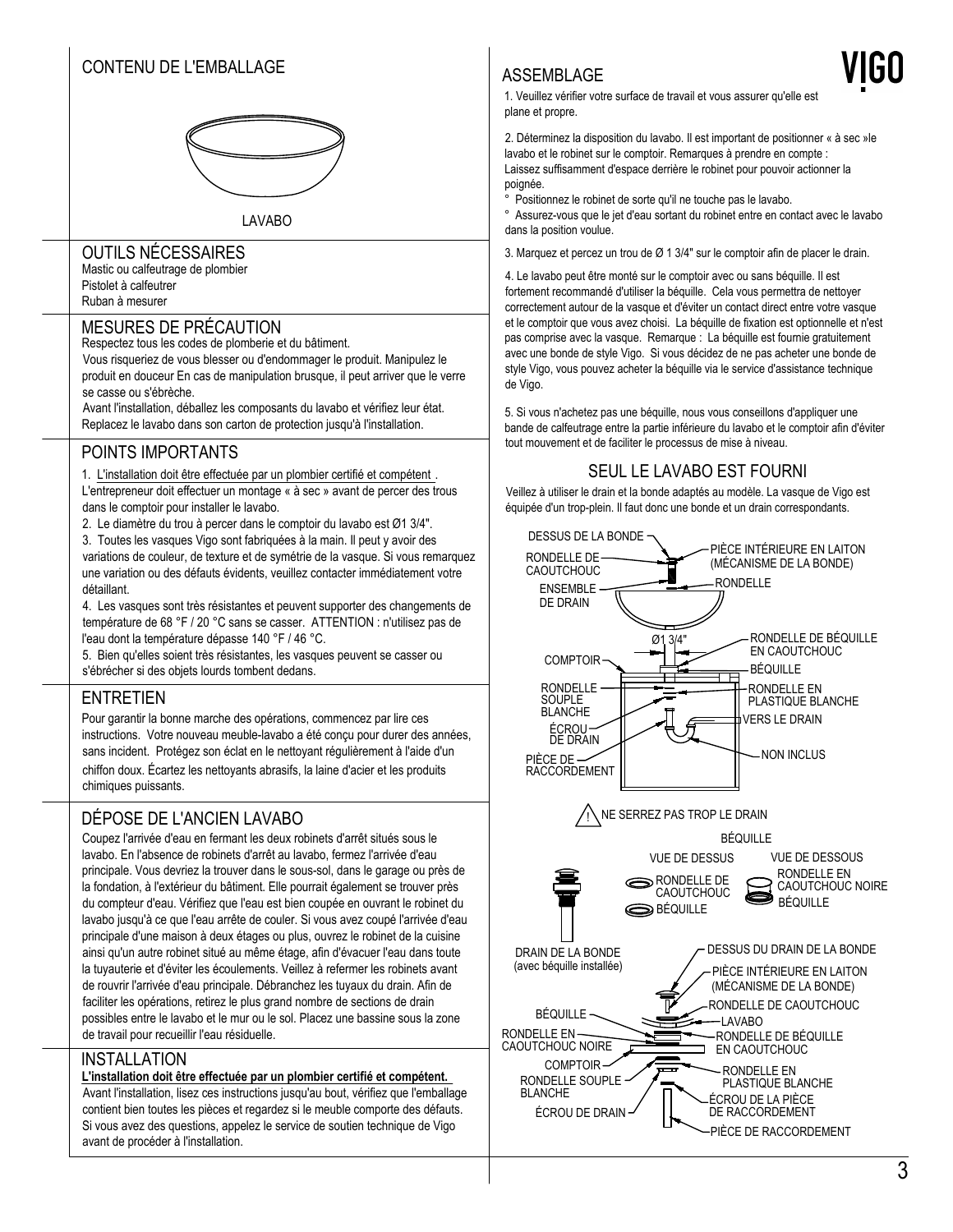# **GARANTIE LIMITÉE À VIE DES LAVABOS EN VERRE VIGO INDUSTRIES, LLC ("VIGO")**

# EN VIGUEUR LE 1ER JANVIER 2010

VIGO accorde la garantie limitée suivante sur chacun de ses lavabos en verre\* (le « produit ») et leurs composants. Cette garantie ne s'applique qu'au premier acheteur ou utilisateur final en vue d'un usage personnel domestique. D'autres limitations s'appliquent en cas d'usage commercial.

Sous réserve de conditions normales d'utilisation et d'entretien, VIGO garantit le produit contre tout vice matériel ou de fabrication et ce, pendant toute la vie du premier propriétaire ou utilisateur final et à partir de la date du premier achat du produit à VIGO ou à un détaillant autorisé de VIGO, par le propriétaire ou l'utilisateur final, l'entrepreneur ou le constructeur.

Sous réserve de la disposition ci-dessous concernant le service de garantie, tout produit déclaré défectueux auprès d'un détaillant agréé ou de VIGO au cours de la période de garantie sera réparé ou remplacé (par un produit de valeur équivalente) au choix de VIGO. Cette garantie s'applique au premier propriétaire ou utilisateur final et n'est pas transférable à un propriétaire ultérieur.

Aucun distributeur, détaillant agréé de VIGO ou autre tiers n'a reçu l'autorisation de faire des affirmations ou des représentations ou encore de donner des garanties autres que celles contenues dans la présente garantie. Aucune affirmation, représentation ou garantie autre que celles contenues dans la présente garantie n'est opposable à VIGO ou à un tiers.

VIGO se réserve le droit de modifier la présente garantie à tout moment, étant entendu que les dites modifications ne peuvent changer les autres dispositions applicables au moment de la vente des produits visés.

### Limitations

Cette garantie ne s'applique pas en cas de procédures d'utilisation incorrectes, de bris ou de dégâts découlant d'une faute due à une mauvaise installation, à la négligence, à une utilisation abusive, à une utilisation non autorisée, à un mauvais entretien ou à la modification du produit, ainsi qu'à une corrosion chimique ou naturelle, à un accident, à un incendie, à une inondation, à une catastrophe naturelle ou à tout autre sinistre. Les nettoyants abrasifs, la laine d'acier et les produits chimiques puissants peuvent érafler, endommager ou ternir le produit et/ou le fini et entraîner l'annulation de la présente garantie. Le propriétaire/l'utilisateur final du produit couvert par la présente garantie est entièrement responsable de sa bonne installation et des travaux de plomberie et de câblage électrique. VIGO n'installe pas le produit, ne supervise pas l'installation ni n'engage un entrepreneur à cette fin. Par conséquent, VIGO ne peut être tenue responsable des défauts, des bris ou des dégâts causés par l'installation ou en découlant, que ce soit directement ou indirectement.

Le propriétaire utilisateur final doit prévoir un accès aux composants du produit conformément aux explications du guide d'installation, afin que VIGO puisse exécuter les obligations stipulées aux présentes. En l'absence dudit accès, toutes les dépenses engagées pour le ménager seront à la charge du propriétaire/de l'utilisateur final.

La présente garantie ne s'applique pas aux produits qui n'ont pas été installés ou utilisés conformément aux consignes fournies par VIGO et à l'ensemble des règlements et des lois qui régissent ladite installation.

La présente garantie ne s'applique que si le produit VIGO est installé par des professionnels accrédités et entièrement assurés. Vigo recommande vivement de choisir des professionnels accrédités possédant de l'expérience dans l'installation de produits pour salles de bains et cuisines. Des personnes non expérimentées dans l'installation de certains produits, y compris sans toutefois s'y limiter, les produits en verre (portes de douches et lavabos en verre) sont susceptibles de les briser et, par conséquent, de provoquer des blessures, voire la mort.

VIGO n'est en aucun cas responsable des blessures, des décès ou des dommages directs, spéciaux, consécutifs ou indirects; de la perte de temps; de la perte de temps; profits; des inconvénients; des frais accessoires, des coûts de main-d'œuvre ou de matériaux et de tout autre coût découlant de l'utilisation du produit ou de l'équipement ou en lien avec l'exécution de la présente garantie, ou encore découlant de la dépose ou du remplacement d'un produit, d'une pièce ou d'un élément couvert par la présente garantie.

SAUF DISPOSITION CONTRAIRE CI-DESSUS, VIGO NE FAIT AUCUNE GARANTIE, EXPRESSE OU IMPLICITE, Y COMPRIS DE VALEUR MARCHANDE, D'ADAPTATION À UN USAGE PARTICULIER OU DE CONFORMITÉ À UN CODE.

En aucun cas, VIGO ne peut être tenue responsable de tout montant supérieur au prix d'achat du produit déboursé par le propriétaire/l'utilisateur final, l'entrepreneur ou le constructeur.

# Limitations commerciales

Outre les conditions et limitations ci-dessus, la période de garantie des produits installés dans un but commercial ou employés dans des commerces est de un (1) an à partir de la date du premier achat du produit par le propriétaire utilisateur final, l'entrepreneur ou le constructeur. En aucun cas, VIGO ne peut être tenue responsable des pertes de jouissance ou de profits. Si le produit est exposé, la période de garantie commence au moment où il est mis en exposition. La présente garantie confère au propriétaire utilisateur final des droits légaux auxquels peuvent s'ajouter d'autres droits selon l'état ou la province.

# Service de garantie

Pour obtenir un service en vertu de la présente garantie pendant les heures normales d'ouverture, communiquez avec le détaillant ou le distributeur qui a vendu l'article, ou contactez directement VIGO. Si les conditions suivantes sont réunies, VIGO fournira le service de garantie décrit plus haut : la nature ou le type du problème est couvert par la garantie; l'utilisateur a informé un représentant autorisé de VIGO ou du service de garantie de VIGO de la nature du problème pendant la période de garantie; l'utilisateur a présenté aux personnes précitées des preuves concluantes (p. ex., preuve d'achat ou d'installation) indiquant que le problème est survenu ou a été découvert pendant la période de garantie; le représentant d'une personne ou une société de service agréée indépendante a pu inspecter le produit pendant les heures d'ouverture normales dans un délai raisonnable après le report du problème par l'utilisateur. Les obligations de VIGO au titre de la garantie seront exécutées lors de la proposition de remplacement ou de réparation. Le refus de ladite proposition par le client met fin aux obligations de VIGO au titre de la garantie.

### \*Certains modèles sont en attente d'approbation.

VIGO et les organismes de certification peuvent résilier les certificats sans préavis.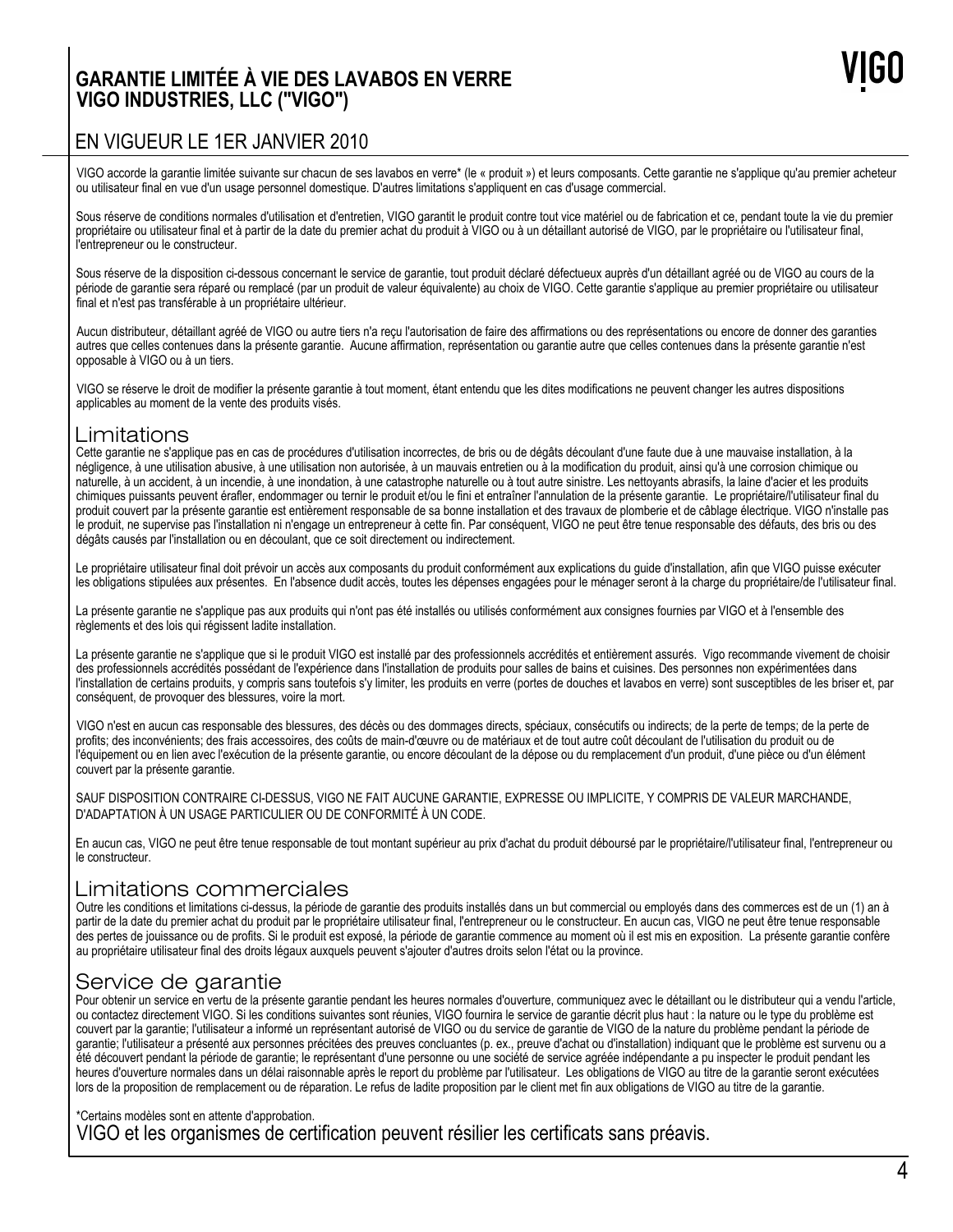# ESPECIFICACIONES DEL LAVABO

Lavabo de vidrio Modelo VG07053

# MODELO VG07053

CARACTERÍSTICAS

- · Vidrio templado sólido
- Apertura de desagüe estándar
- · Vidrio de 1/2" de grosor
- · Instalación sobre la encimera

# CONTENIDOS DEL PAQUETE

· Lavabo



**VIGO** 

### **DIMENSIONES**

| <b>MODEL</b> | LAVABO          | ORIFICIO | DEL LAVABO      |
|--------------|-----------------|----------|-----------------|
| NRO.         | <b>DIÁMETRO</b> | ALTURA   | <b>DIÁMETRO</b> |
| VG07053      | 161/2"          | 51/2"    | 1.3/4"          |

Por asuntos relacionados con la garantía, llame a nuestro número gratuito:

NÚMERO GRATUITO: (866) 591 - 7792

Dirección de correo electrónico: techmail@vigoindustries.com

www.vigoindustries.com



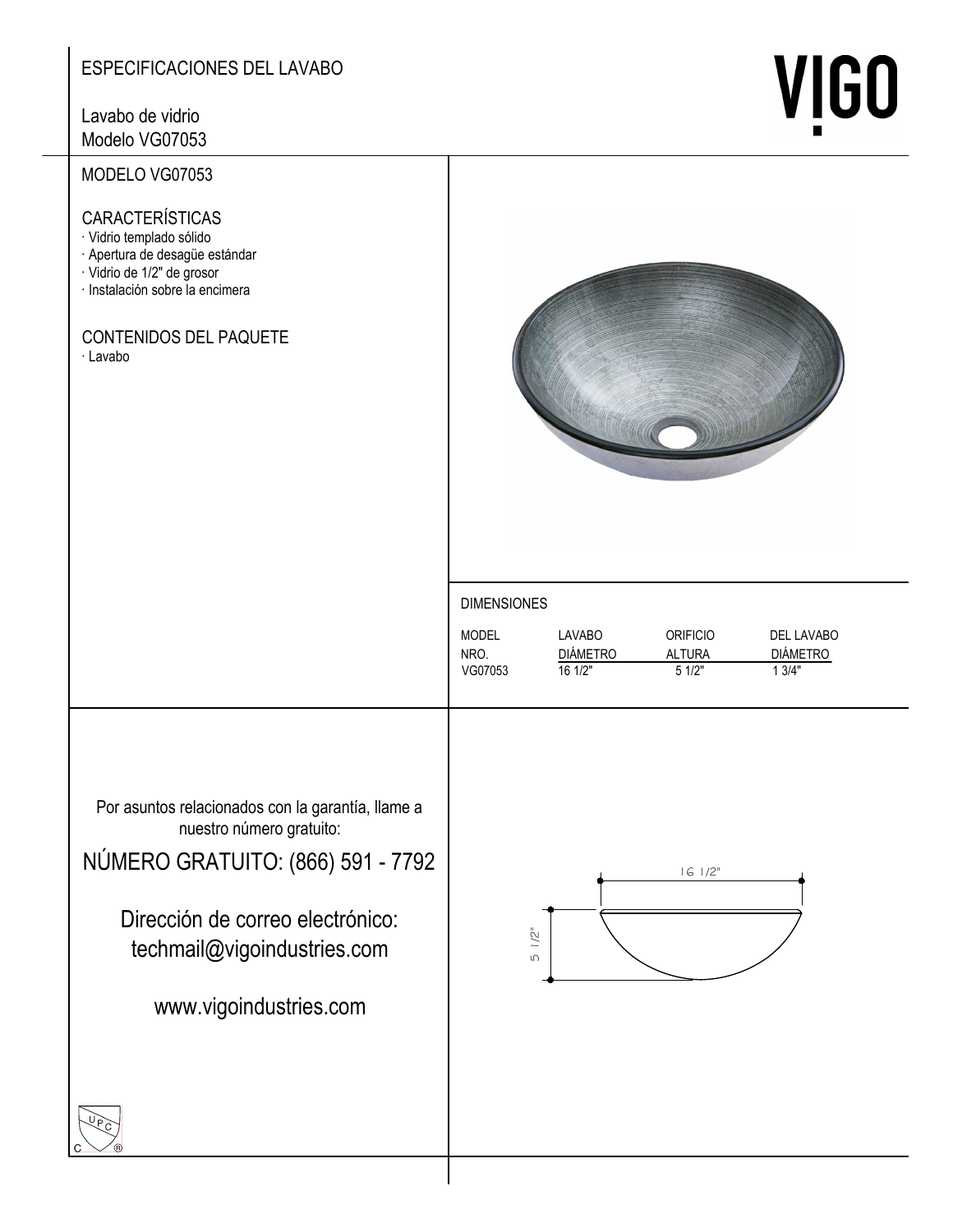# VIGO



NOTA: TAMAÑO DEL ORIFICIO PERFORADO EN LA ENCIMERA ES DE 1 3/4" **GROSOR DEL VIDRIO 1/2"** EL DIÁMETRO Y LA ALTURA DEL VIDRIO PUEDEN VARIAR HASTA 1/4"

# **MODELO VG07053**

LAS MEDIDAS EN PULGADAS SE REDONDÉAN A LA 1/8" MÁS PRÓXIMA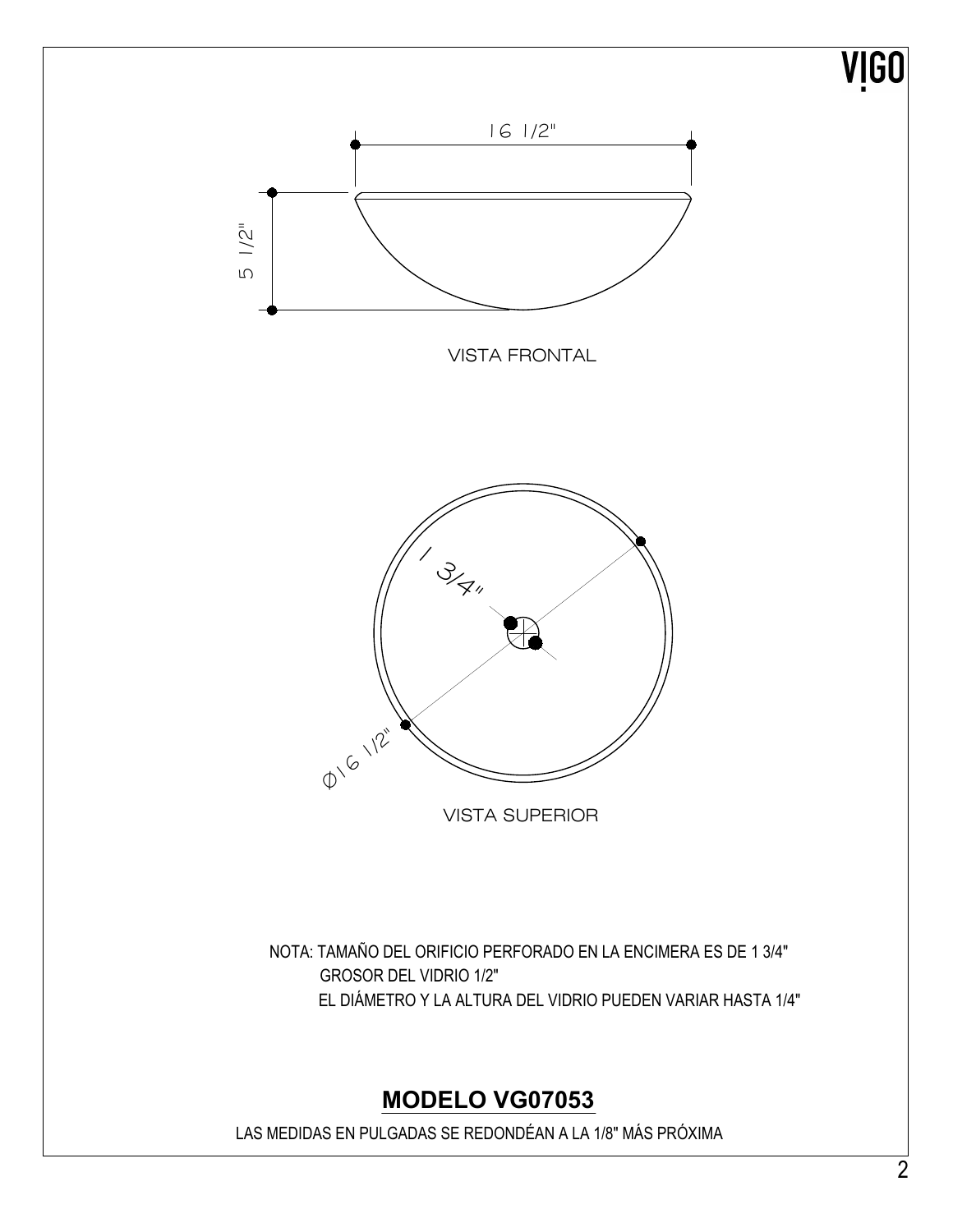# CONTENIDO DEL PAQUETE



**LAVABO** 

### **HERRAMIENTAS NECESARIAS**

Masilla de plomería o calafate Pistola para calafatear Cinta métrica

### **CONSEJOS DE SEGURIDAD**

Cumpla con todos los códigos de plomería y construcción locales.

Riesgo de lesiones personales o daño del producto. Manipúlelo con cuidado. Si se manipula el producto sin la debida atención, el vidrio puede quebrarse o picarse. Antes de la instalación, desempaque el nuevo lavabo y verifique que no esté dañado. Coloque el lavabo de nuevo en su caja protectora hasta que esté listo para instalarlo.

### PUNTOS IMPORTANTES

1. La instalación debe llevarla a cabo un plomero calificado y con licencia. El contratista debe posicionarlo en seco antes de hacer los orificios en la parte superior de la encimera.

2. El tamaño de los orificios que deben hacerse en la encimera es de 1 3/4".

3. Todos los lavabos de Vigo están hechos a mano. Pueden esperarse variaciones de color, textura y simetría del tazón. Si advierte alguna variación obvia o algún defecto, comuníquese de inmediato con su proveedor minorista.

4. Los lavabos son muy duraderos y pueden soportar cambios de temperatura de 68 °F/20 °C sin romperse. PRECAUCIÓN: no utilice agua por encima de los 140 °F/46 °C.

5. Si bien son resistentes a roturas, los lavabos pueden quebrarse o picarse cuando caen objetos pesados dentro de ellos o sobre ellos.

### **MANTENIMIENTO**

Para asegurarse de no tener problemas durante la instalación, sírvase leer estas instrucciones antes de instalarlo.

Su nuevo lavabo está diseñado para funcionar durante muchos años sin inconvenientes

Límpielo de manera periódica con un trapo suave para mantener su aspecto de nuevo. Evite usar limpiadores abrasivos, lana de acero y productos químicos fuertes

### EXTRACCIÓN DE SU VIEJO LAVABO

Cierre el suministro de agua. Para hacerlo, cierre las dos válvulas de paso ubicadas debaio del lavabo. Si no hay válvulas de paso de agua al lavabo, debe cerrar el suministro de agua desde la válvula principal. Dicha válvula suele estar ubicada en el sótano, la cochera o cerca de la base de la casa, en el exterior. También puede estar cerca del medidor de agua. Abra el grifo en el que esté trabajando hasta que deje de correr agua para asegurarse de que no haya agua. Si cerró la válvula principal de una casa de dos o más pisos, debe abrir el grifo de la cocina y otros grifos que estén en el mismo piso. Entonces se vaciará el agua de toda la cañería. Eso contribuye a evitar que se vierta agua. Asegúrese de cerrar los grifos antes de abrir de nuevo la válvula principal. Desconecte la cañería de desagüe. Saque tantas secciones como sea posible entre el lavabo y la pared o el piso para facilitar la extracción. Coloque una palangana debajo del área de trabajo para contener el agua que pueda haber todavía en el desagüe.

### INSTALACIÓN

### La instalación debe llevarla a cabo un plomero calificado y con licencia.

Antes de la instalación, sírvase leer con atención las instrucciones, confirmar que estén incluidas todas las piezas y llevar a cabo una inspección visual de la unidad para ver si tiene defectos

Si tiene alguna pregunta, sírvase comunicarse con el Departamento de Asistencia Técnica de Vigo antes de comenzar con la instalación.

### MONTA.JF

esté nivelada y limpia.

1. Sírvase inspeccionar la superficie de trabajo y asegúrese de que

2. Determine la disposición en la cual desee colocar el lavabo. Es importante posicionar el lavabo por completo "en seco" con el grifo comprado en la encimera. Alguna de las cosas a considerar, entre otras:

- deje suficiente espacio detrás del grifo para manejar la llave;
- coloque el grifo de manera que no interfiera con el lavabo;

verifique que el caudal de agua proveniente del grifo entre en contacto con el lavabo en la posición deseada.

3. Marque y perfore un orificio de 1 3/4" en la encimera para colocar el desagüe.

4. El lavabo puede montarse sobre la encimera con o sin pie. Se recomienda en especial que el cliente utilice el pie. Eso permitirá limpiar como corresponde el exterior del tazón y garantizará que no haya contacto directo entre el tazón y la encimera. El pie es opcional y no está incluido en la compra del tazón del lavabo. Nota: el pie viene como accesorio gratuito con los desagües emergentes estilo Vigo. Si decide no comprar el desagüe emergente estilo Vigo, puede comprar el pie mediante el departamento de asistencia técnica de Vigo.

5. Si no lo compra, se recomienda aplicar un reborde de calafate entre la parte inferior del lavabo y la encimera. Eso evitará que se mueva y facilitará la nivelación.

## SÓLO SE INCLUYE EL LAVABO

Asegúrese de utilizar el desagüe del estilo deseado. Los tazones de los lavabos de estilo Vigo no cuentan con vertedero de superficie. Por lo tanto, el desagüe/desagüe emergente debe ajustarse

a dichas características.